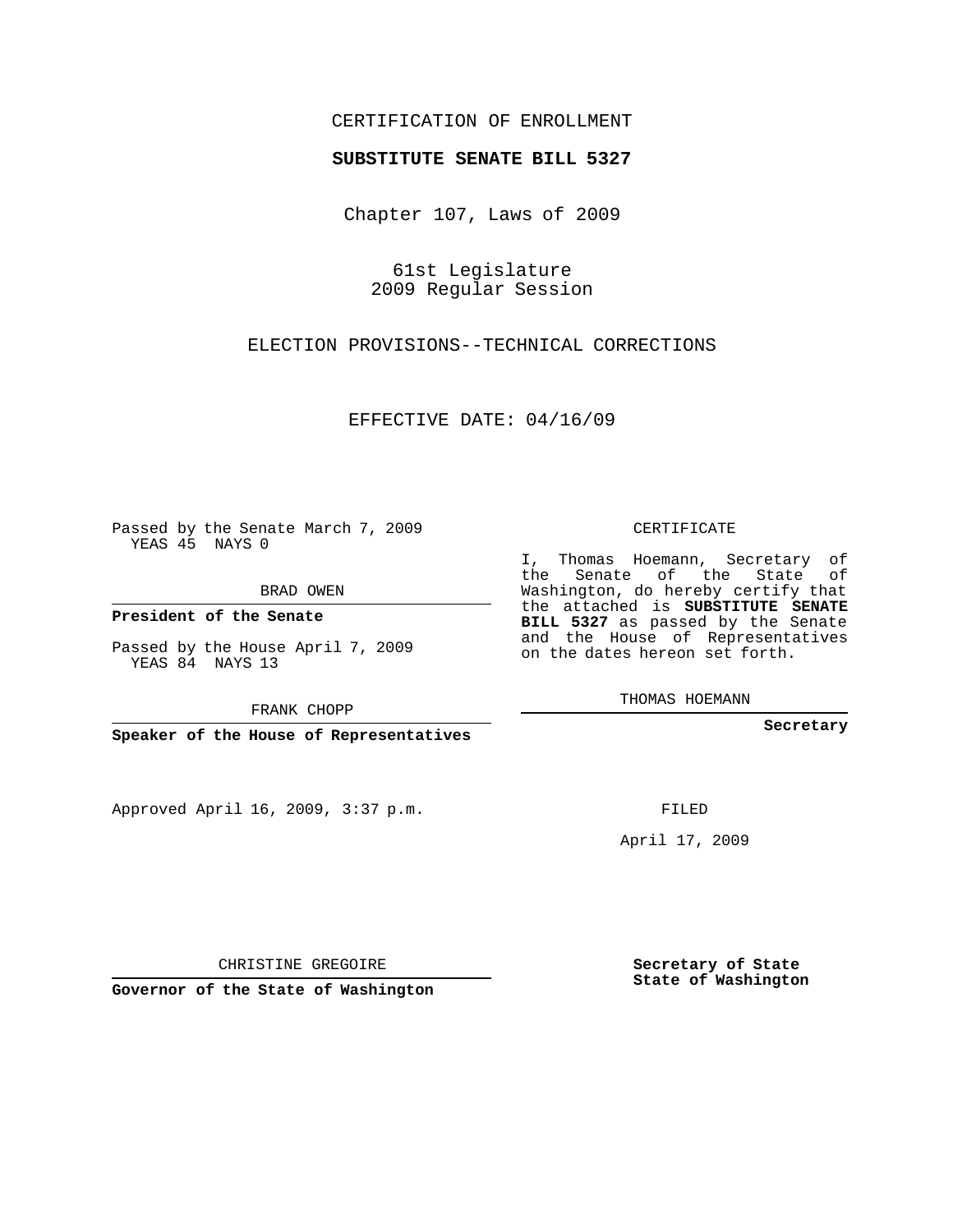## **SUBSTITUTE SENATE BILL 5327** \_\_\_\_\_\_\_\_\_\_\_\_\_\_\_\_\_\_\_\_\_\_\_\_\_\_\_\_\_\_\_\_\_\_\_\_\_\_\_\_\_\_\_\_\_

\_\_\_\_\_\_\_\_\_\_\_\_\_\_\_\_\_\_\_\_\_\_\_\_\_\_\_\_\_\_\_\_\_\_\_\_\_\_\_\_\_\_\_\_\_

Passed Legislature - 2009 Regular Session

## **State of Washington 61st Legislature 2009 Regular Session**

**By** Senate Government Operations & Elections (originally sponsored by Senators Oemig, Swecker, Regala, McDermott, and McAuliffe; by request of Secretary of State)

READ FIRST TIME 02/16/09.

1 AN ACT Relating to technical corrections to election provisions; amending RCW 28A.343.300, 28A.343.600, 28A.343.640, and 35.02.086; adding a new section to chapter 29A.04 RCW; creating a new section; and declaring an emergency.

5 BE IT ENACTED BY THE LEGISLATURE OF THE STATE OF WASHINGTON:

 6 **Sec. 1.** RCW 28A.343.300 and 1991 c 363 s 20 are each amended to 7 read as follows:

 8 The governing board of a school district shall be known as the 9 board of directors of the district.

10 Unless otherwise specifically provided, as in ((RCW-29.13.060)) section 4 of this act, each member of a board of directors shall be elected by ballot by the registered voters of the school district and shall hold office for a term of four years and until a successor is elected and qualified. Terms of school directors shall be staggered, and insofar as possible, not more than a majority of one shall be elected to full terms at any regular election. In case a member or members of a board of directors are to be elected to fill an unexpired term or terms, the ballot shall specify the term for which each such member is to be elected.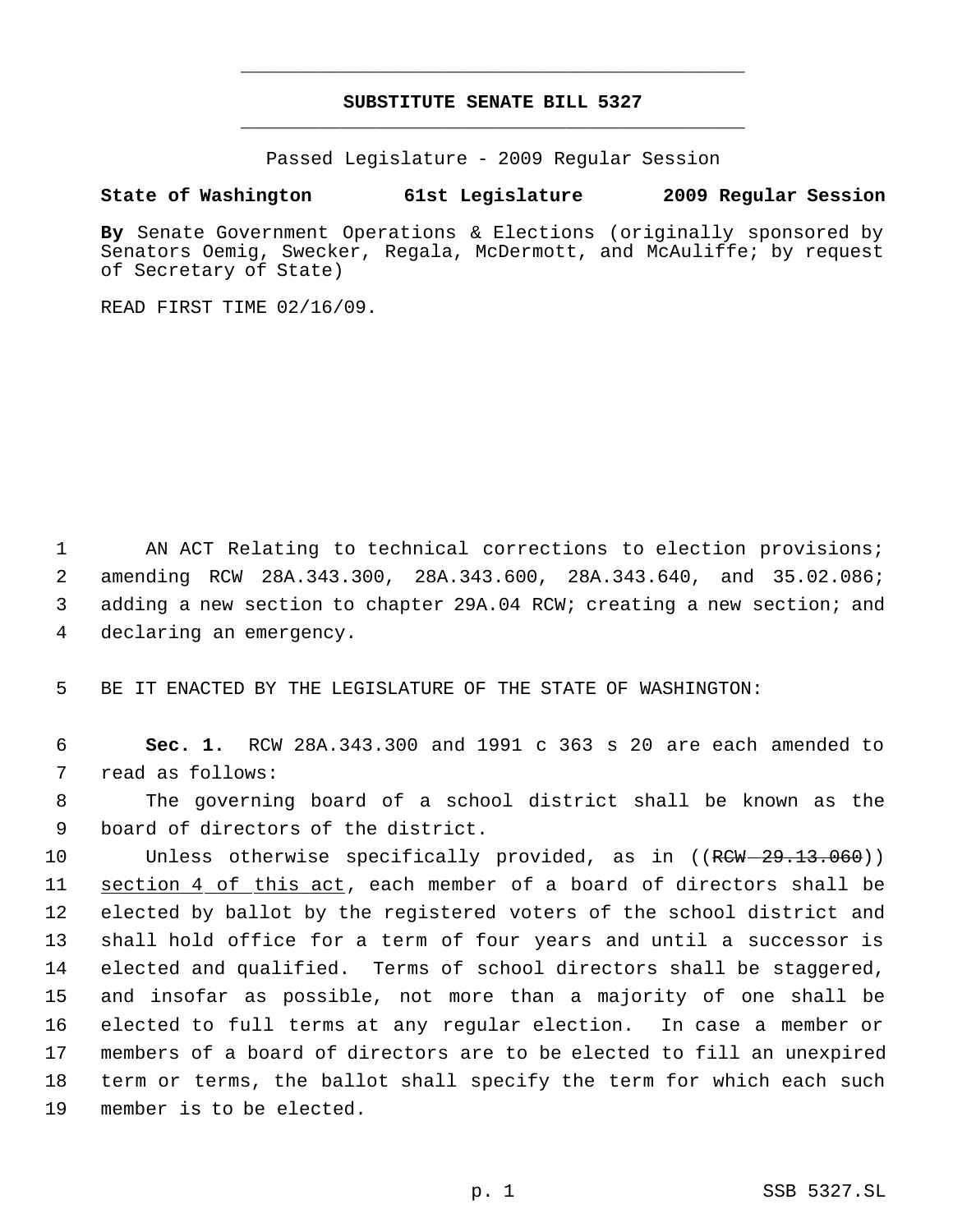Except for a school district of the first class having within its boundaries a city with a population of four hundred thousand people or more which shall have a board of directors of seven members, the board of directors of every school district of the first class or school district of the second class shall consist of five members.

 **Sec. 2.** RCW 28A.343.600 and 1990 c 33 s 318 are each amended to read as follows:

 Any first-class school district having a board of directors of five 9 members as provided in RCW ((28A.315.450)) 28A.343.300 and which elects 10 directors for a term of six years under the provisions of ((RCW 11 29.13.060)) section 4 of this act shall cause the office of at least one director and no more than two directors to be up for election at each regular school district election held hereafter and, except as provided in RCW ((28A.315.680)) 28A.343.670, any first-class school district having a board of directors of seven members as provided in 16 RCW ((28A.315.450)) 28A.343.300 shall cause the office of two directors and no more than three directors to be up for election at each regular school district election held hereafter.

 **Sec. 3.** RCW 28A.343.640 and 1991 c 363 s 26 are each amended to read as follows:

 Upon the establishment of a new school district of the first class 22 as provided for in RCW ((28A.315.580)) 28A.343.020 containing more than one former first-class district, the directors of the largest former first-class district and three directors representative of the other former first-class districts selected by a majority of the board members of the former first-class districts and two directors representative of former second-class districts selected by a majority of the board members of former second-class districts shall meet at the call of the educational service district superintendent and shall constitute the board of directors of the new district. Vacancies once such a board has been reconstituted shall not be filled unless the number of remaining board members is less than seven, and such vacancies shall be filled in the manner otherwise provided by law.

 Each board of directors so constituted shall proceed at once to organize in the manner prescribed by law and thereafter shall have all of the powers and authority conferred by law upon boards of first-class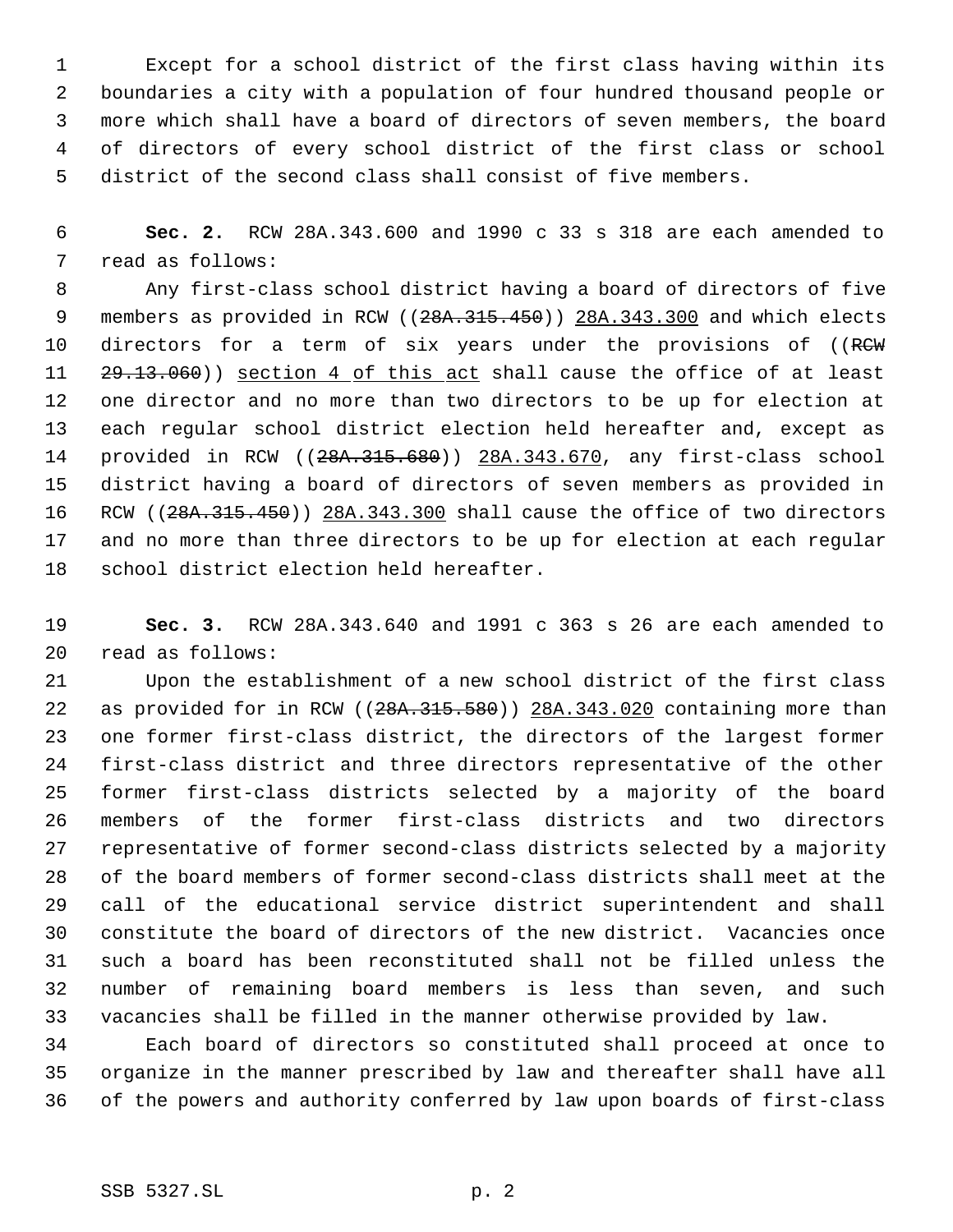districts until the next regular school election and until their successors are elected and qualified. At such election other than 3 districts electing directors for six-year terms as provided in ((RCW) 4 29.13.060, as now or hereafter amended) section 4 of this act, five directors shall be elected either at large or by director districts, as the case may be, two for a term of two years and three for a term of four years. At such election for districts electing directors for six years other than a district having within its boundaries a city with a population of four hundred thousand people or more and electing directors for six year terms, five directors shall be elected either at large or by director districts, as the case may be, one for a term of two years, two for a term of four years, and two for a term of six years.

 NEW SECTION. **Sec. 4.** A new section is added to chapter 29A.04 RCW under the subchapter heading "Times for Holding Elections" to read as follows:

 (1) In each county with a population of two hundred ten thousand or more, first-class school districts containing a city of the first-class shall hold their elections biennially as provided in RCW 29A.04.330.

 (2) Except as provided in RCW 28A.343.610, the directors to be elected may be elected for terms of six years and until their successors are elected, qualified, and assume office in accordance with RCW 29A.20.040.

 (3) If the board of directors of a school district pursuant to subsection (1) of this section reduces the length of the term of office for school directors in the district from six to four years, the reduction in the length of term must not affect the term of office of any incumbent director without his or her consent, and a provision must be made to appropriately stagger future elections of school directors.

 **Sec. 5.** RCW 35.02.086 and 2006 c 344 s 20 are each amended to read as follows:

 Each candidate for a city or town elective position shall file a declaration of candidacy with the county auditor of the county in which 34 all or the major portion of the city or town is located not more than 35 sixty days nor less than forty-five days prior to the primary election 36 at which the initial elected officials are nominated( $\sqrt{7}$  according to